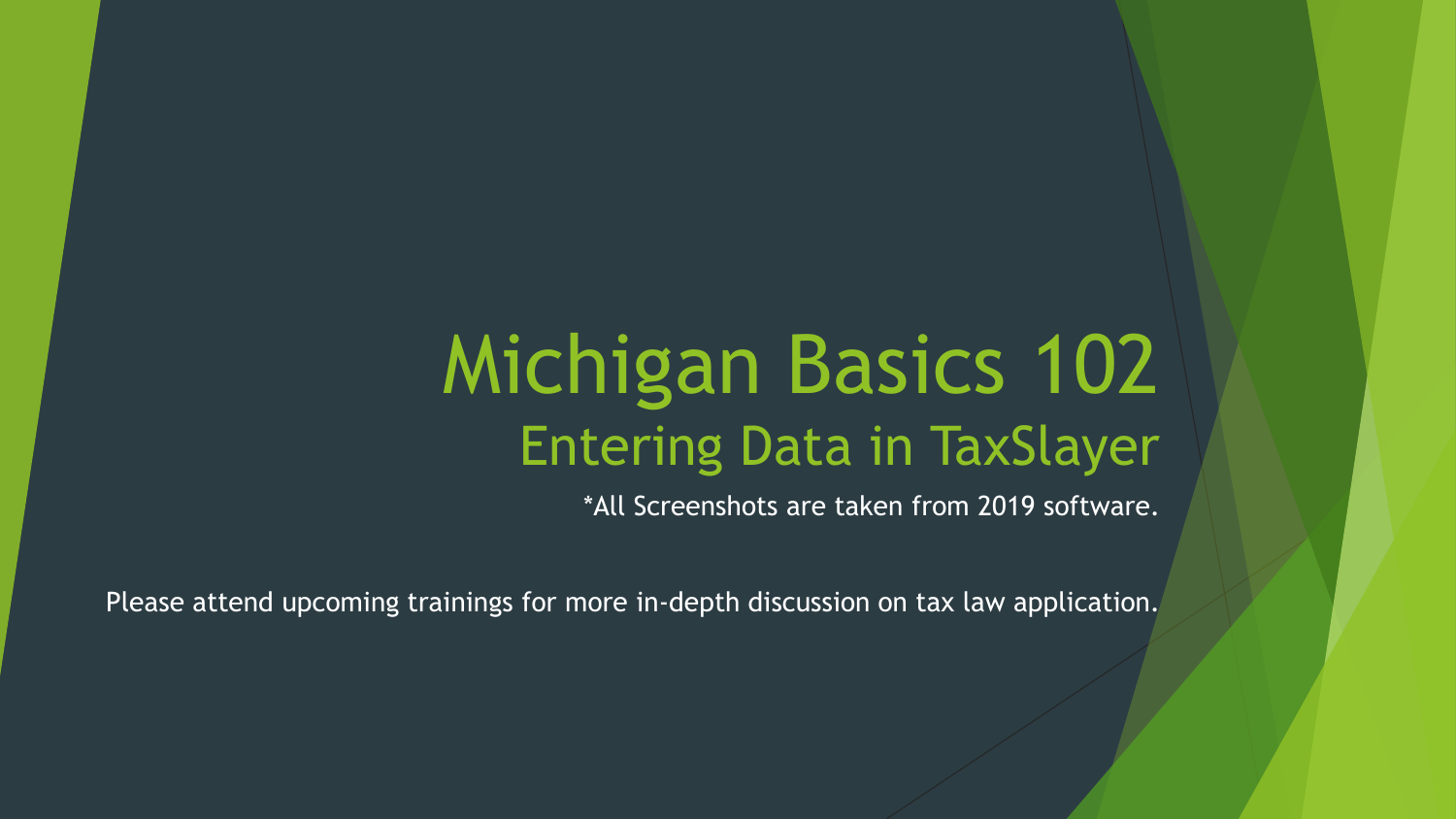# START BY Entering Basic Information and Completing a Federal Income Tax Return

Michigan School District Code is entered when starting the return in the Basic Information Section. This can be changed later.

|        | 《                                                                                                                                   | 2019<br><b>@</b> Help & Support                                                                                                                                                                        | ▲ Primary Taxpayer - Save & Exit C→ |  |
|--------|-------------------------------------------------------------------------------------------------------------------------------------|--------------------------------------------------------------------------------------------------------------------------------------------------------------------------------------------------------|-------------------------------------|--|
|        | Form Finder<br>Enter the form number                                                                                                |                                                                                                                                                                                                        |                                     |  |
| ß      | <b>Basic Information</b><br>Filing Status<br>Personal Information<br>Dependents/Qualifying<br>Person<br>IRS Identity Protection PIN | <b>Michigan Return</b><br>Select the school district in which you live<br>--Select--<br>$\sim$<br>Would you like to make a contribution to the State Campaign Fund?<br>Taxpayer:<br>$-$ Select $ \vee$ |                                     |  |
| 盒<br>V | Federal Section<br>Health Insurance                                                                                                 | Spouse:<br>$-$ Select $ \vee$                                                                                                                                                                          |                                     |  |
| Q<br>읍 | State Section<br>Summary/Print                                                                                                      |                                                                                                                                                                                                        | <b>CONTINUE</b>                     |  |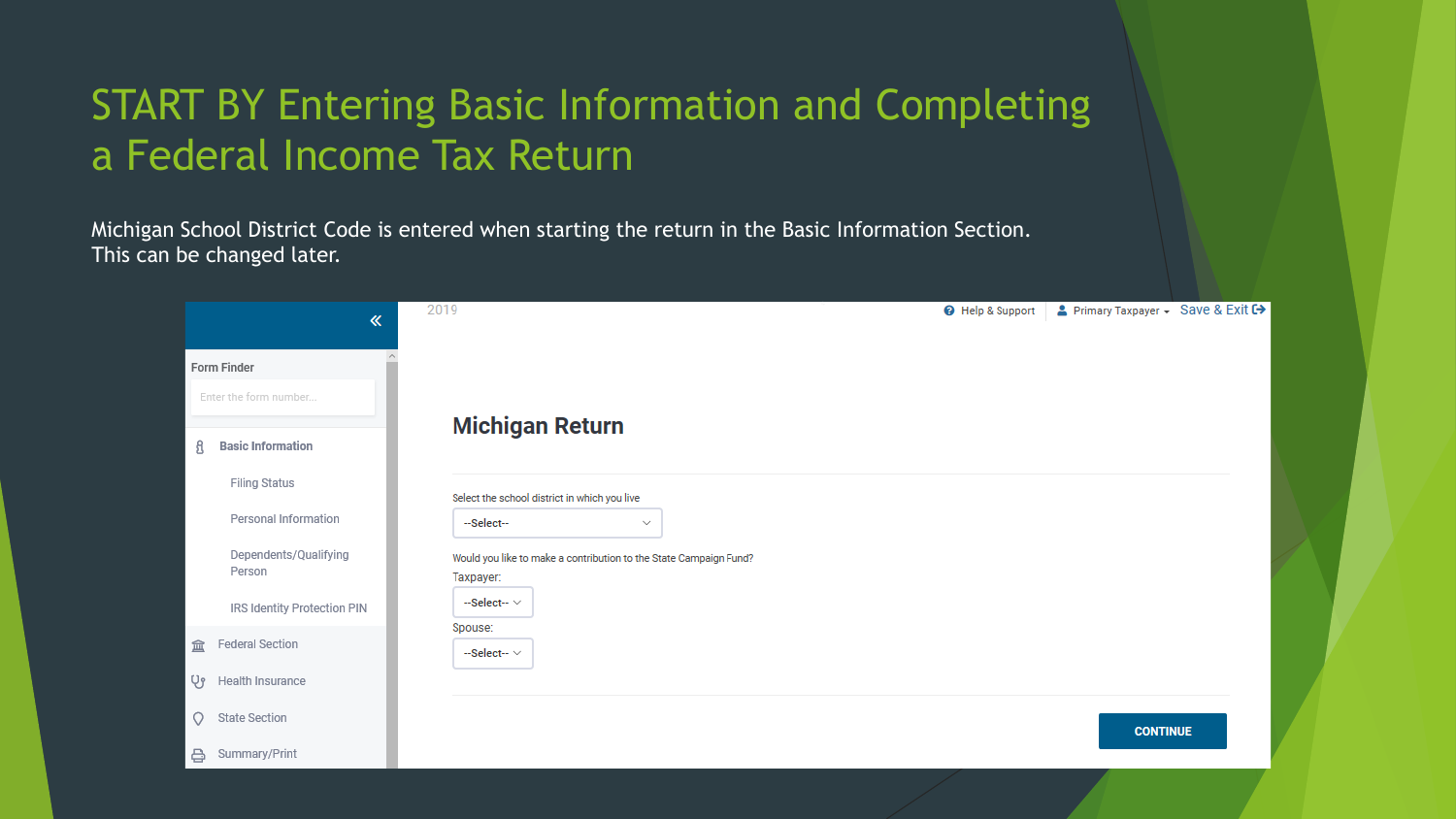#### Creating a federal AGI for those completing only Michigan Credits

For those who neither have a reason nor a requirement to file income tax returns, enter \$1 of Miscellaneous income on the federal return under Less Common Income choose Other Income Not Reported Elsewhere, enter \$1 in the amount box and "IN ORDER TO E-FILE" in the description box.

| <b>Income</b>                                                                                                                            |                                     |              |
|------------------------------------------------------------------------------------------------------------------------------------------|-------------------------------------|--------------|
| W-2 (Mest Common Form)<br>10000<br>Wages and tax statement                                                                               | <b>Less Common Income</b>           |              |
| <b>Form 1099-G Box 2</b><br><b>BOOM</b><br>State or local income tax refunds, credits, or offsets                                        | Other Income Not Reported Elsewhere | <b>BEGIN</b> |
| <b>1099-DIV, INT, OID</b><br>-<br>Interest income, dividends, and distributions                                                          |                                     |              |
| 1099-R, RRB-1099, RRB-1099-R, SSA-1099<br><b>CONT</b><br>Distributions from pensions, annuities, retirement, IRAs, social security, etc. | <b>Other Income</b>                 |              |
| <b>Form 1099-G Box 1</b><br>-<br>Unemployment Compensation                                                                               |                                     |              |
| <b>1099-MISC</b><br><b>BERRY</b><br>Miscellaneous income                                                                                 | Form belongs to *                   |              |
| <b>Profit or loss from business</b><br>-<br>Reported on Schedule C                                                                       | ● Primary Taxpayer                  |              |
| <b>Form 1099-K</b><br>5000<br>Payment card and third party network transactions                                                          | ○ Spouse Taxpayer                   |              |
| <b>Supplemental Income and Loss</b><br>$\frac{1}{2}$<br>Reported on Schedule E                                                           | Description of other income *       |              |
| <b>Capital gains and losses</b><br>5500<br>May receive Form 1099-B, reported on Schedule D                                               | IN ORDER TO EFILE                   |              |
| <b>Profit or Loss From Farming</b><br>1000<br>Reported on Schedule F                                                                     | Amount of other income *            |              |
| <b>Alimony Received</b><br>8000<br>Payments from a former spouse under a legal agreement                                                 | \$1                                 |              |
| <b>Less Common Income</b><br><b>BERNIN</b><br>K-1 earnings, gambling winnings, cancellation of debt, etc.                                |                                     |              |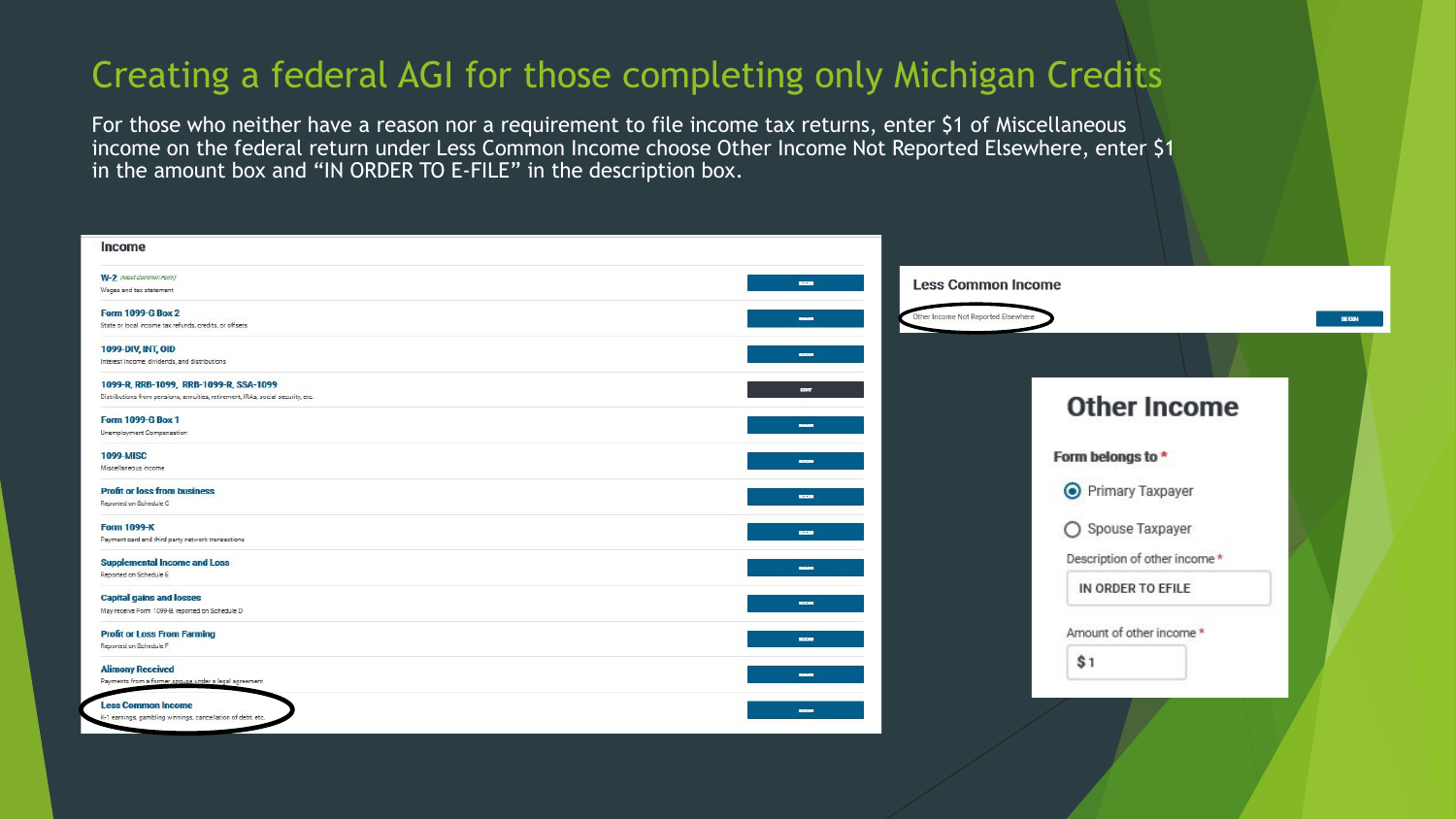# State Return Page – Michigan return started by software

#### Use this page to:

Add a State

Add a Common City Form

Produce a PDF copy of only the state return

Enter information to complete the state return, Property Tax and Home Heating credits

Delete a state return

Clicking Continue takes you to the Summary Print page



\*\*\*HINT: If taxpayer was a part year resident, delete the state return and then add a new MI return to enter part year information. The school district will need to be re-entered.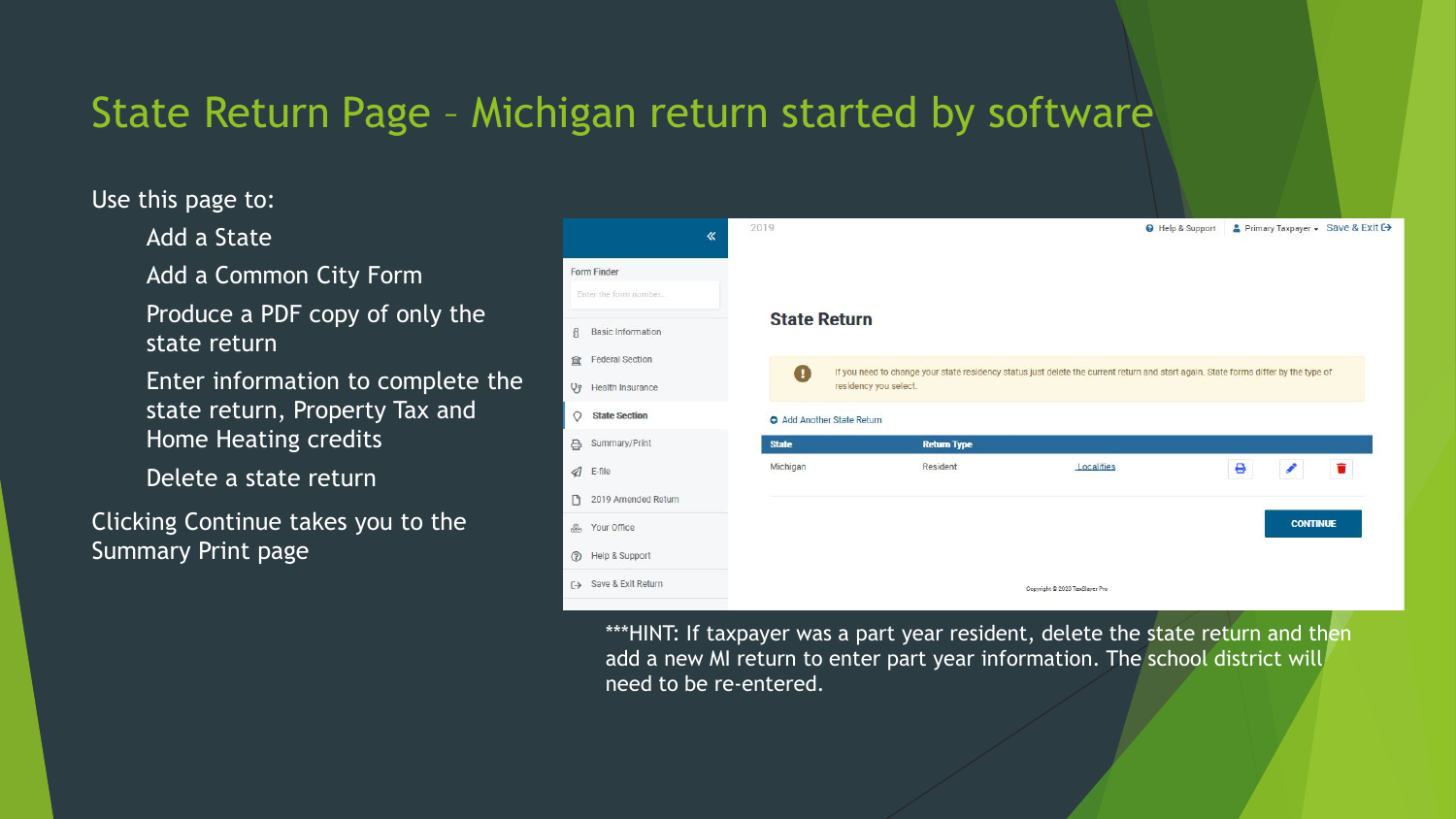# First Steps to Complete a Michigan Return

#### Michigan Return Page

Most common: Basic Information, Subtraction to Income and Credits.

|                                                           |                                                     |                                                                                           | <b>Basic Information</b>                                                                                                                                                                                                                                                                                                                                                                                                                                                                                                           |
|-----------------------------------------------------------|-----------------------------------------------------|-------------------------------------------------------------------------------------------|------------------------------------------------------------------------------------------------------------------------------------------------------------------------------------------------------------------------------------------------------------------------------------------------------------------------------------------------------------------------------------------------------------------------------------------------------------------------------------------------------------------------------------|
| Form Finder<br>Enter the form number<br>Basic Information | <b>Michigan Return</b><br><b>Basic Information</b>  | Form Finder<br>Enter the form number<br><b>BEGIN</b><br><b>8</b> Basic Information        | To help save State tax dollars, Michigan asks that you e-file your tax return if you prepare your return online or with purchased software. E-filed<br>returns are usually processed within 14 business days. Michigan will accept returns, by mail, that can't be e-filed for reasons such as the return was<br>rejected by the IRS or Michigan and there is 1) no way to correct and resubmit the return electronically, 2) required attachments cannot be submitted<br>electronically, or 3) an objection made by the taxpayer. |
| Federal Section<br>Uy Health Insurance                    | Income Subject to Tax<br><b>Additions to Income</b> | Federal Section<br><b>BEGIN</b><br>Uy Health Insurance<br><b>BEGIN</b>                    | Most of your Personal Information is carried to your Michigan tax return from your Federal return. Please complete the additional information below<br>as it applies to your tax return.                                                                                                                                                                                                                                                                                                                                           |
| C State Section<br><b>△</b> Summary/Print                 | <b>Subtractions from Income</b>                     | C State Section<br><b>BEGIN</b><br>Summary/Print                                          | Select the school district in which you live<br>KALAMAZ00<br>$\vee$                                                                                                                                                                                                                                                                                                                                                                                                                                                                |
| $\mathcal{A}$ E-file<br>2019 Amended Return               | Credits<br><b>Voluntary Contributions</b>           | <b>BEGIN</b><br>$\triangleleft$ E-file<br>2019 Amended Return<br><b>BEGIN</b>             | Do you qualify for a special exemption for the deaf, blind, hemiplegic, paraplegic, quadriplegic, or totally and permanently disabled?<br>Taxpayer:<br>No<br>$\vee$                                                                                                                                                                                                                                                                                                                                                                |
| <b>e</b> Your Office<br><b>3</b> Help & Support           | <b>Use Tax</b><br>Payments                          | <b>4 Your Office</b><br><b>BEGIN</b><br>2 Help & Support<br>BEGIN<br>□ Save & Exit Return | Spouse:<br>Yes<br>$\vee$<br>Enter the number of dependents, listed on your return, who qualify for the special exemption above                                                                                                                                                                                                                                                                                                                                                                                                     |
| □ Save & Exit Return                                      | <b>Miscellaneous Forms</b>                          | <b>BEGIN</b>                                                                              | $\vert$ 1<br>Enter the number of qualified disabled veterans listed on your return                                                                                                                                                                                                                                                                                                                                                                                                                                                 |
|                                                           | <b>City of Detroit Return</b>                       | <b>BEGIN</b>                                                                              | $\overline{0}$<br>Enter the number of Certificates of Stillbirth from MDHHS                                                                                                                                                                                                                                                                                                                                                                                                                                                        |

#### Basic Information Page

Most common: School District Code, Special Exemptions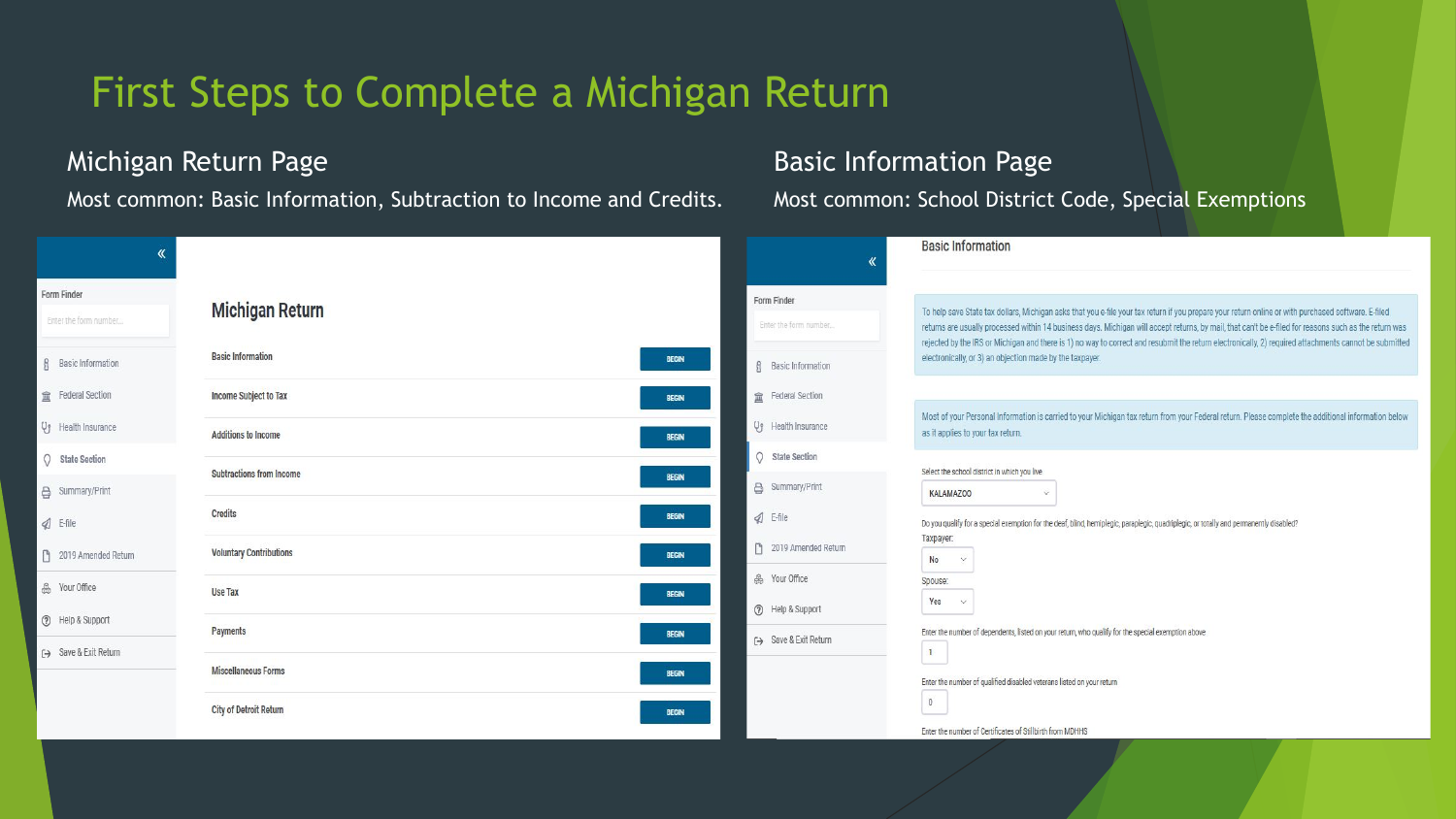### Michigan Pension Deduction

From the Michigan Return page select Subtractions to Income, then scroll to bottom and select Deduction for Taxpayers Born Before 1953

| <b>Deductions for Taxpayers Born before 1953</b> | <b>BEGIN</b> |
|--------------------------------------------------|--------------|
| <b>BACK</b>                                      | <b>SAVE</b>  |

#### The select Retirement Benefits that are Exempt form Michigan Income Tax

| 8                 | <b>Basic Information</b> | <b>Michigan Return</b>                                                                    |  |
|-------------------|--------------------------|-------------------------------------------------------------------------------------------|--|
| 盒                 | Federal Section          |                                                                                           |  |
| $\mathbb{Q}$      | Health Insurance         | Deductions For Taxpayers Born Before 1953                                                 |  |
| O                 | <b>State Section</b>     |                                                                                           |  |
| 0                 | Summary/Print            | Retirement Benefits that are Exempt from Michigan Income Tax<br><b>BEGIN</b>              |  |
| $\mathcal{Q}$     | E-file                   | Dividend/interest/capital gains deduction for taxpayers 67 years or older<br><b>BEGIN</b> |  |
| D                 | 2019 Amended Return      | learn more<br>Check if SSA Exempt                                                         |  |
| $\bigoplus$       | Your Office              | Taxpayer:                                                                                 |  |
| $\odot$           | Help & Support           | No<br>$\checkmark$<br>Spouse:                                                             |  |
| $\leftrightarrow$ | Save & Exit Return       | No<br>$\checkmark$                                                                        |  |
|                   |                          |                                                                                           |  |
|                   |                          | <b>BACK</b><br><b>SAVE</b>                                                                |  |
|                   |                          |                                                                                           |  |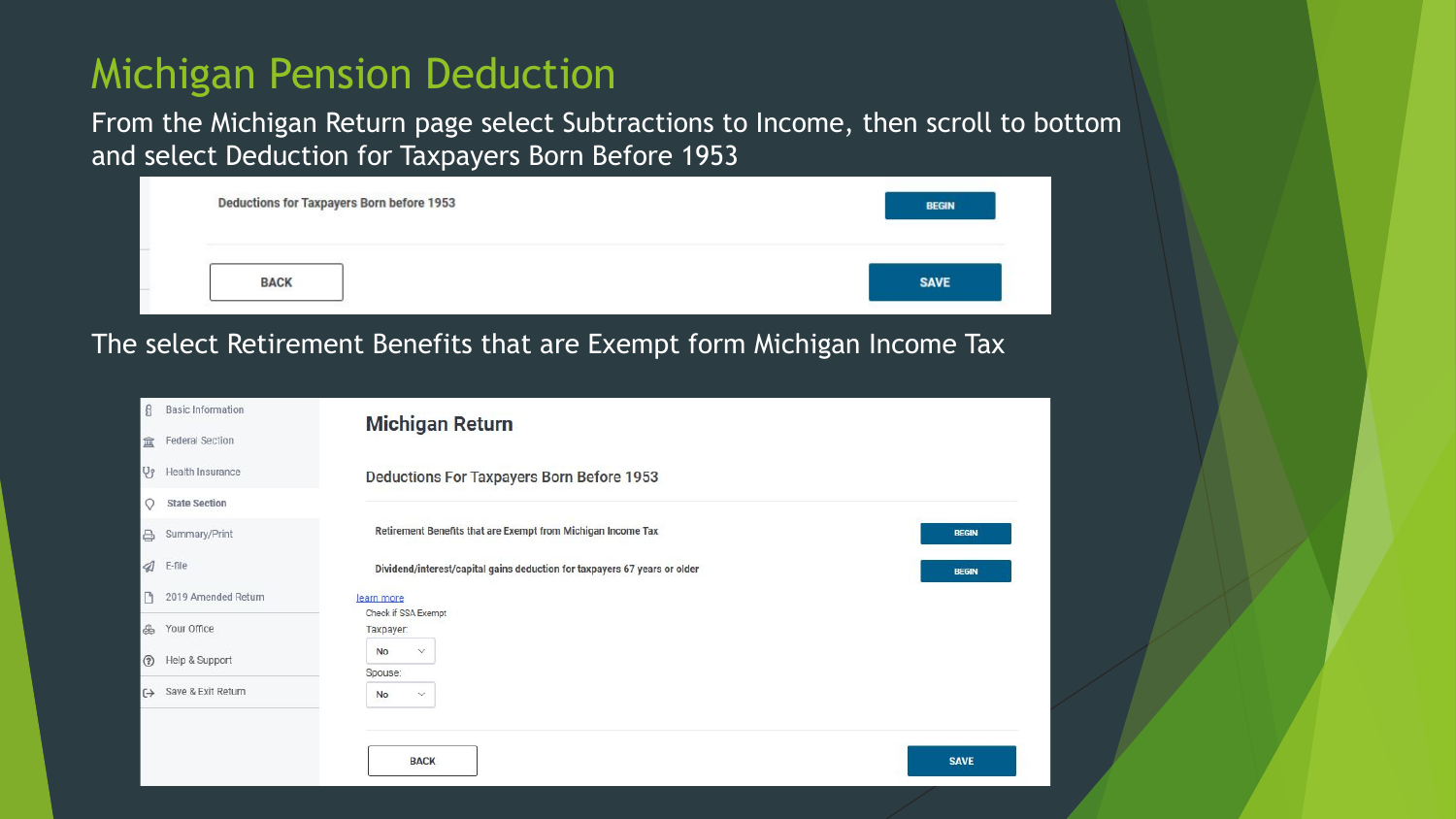# Michigan Pension Deduction Continued…

| Form Finder                            | <b>Michigan Return</b>                                                                                           |                                                                                                                                                                                   |                                             |                       |
|----------------------------------------|------------------------------------------------------------------------------------------------------------------|-----------------------------------------------------------------------------------------------------------------------------------------------------------------------------------|---------------------------------------------|-----------------------|
| Enter the form                         | Retirement Benefits That Are Exempt From Michigan Income Tax                                                     | <b>8</b> Basic Information                                                                                                                                                        | <b>Michigan Return</b>                      |                       |
| <b>8</b> Basic Information             |                                                                                                                  | Federal Section                                                                                                                                                                   |                                             |                       |
| Federal Section<br>Uy Health Insurance | learn more<br>Do you have Retirement Benefits that are Exempt from Michigan Income Tax?<br>Yes N                 | Uy Health Insurance                                                                                                                                                               | <b>Retirement And Pension Benefits</b>      |                       |
| C State Section                        | Were benfits from SSA employment received by a filer who was born after 1952, and retired as of January 1, 2013? |                                                                                                                                                                                   |                                             |                       |
| Summary/Print                          | No $\sim$                                                                                                        | C State Section                                                                                                                                                                   |                                             |                       |
| $\mathcal{A}$ E-file                   | Deceased Spouse Name                                                                                             | Summary/Print                                                                                                                                                                     | <b>Payer FEIN</b>                           | <b>Pension Amount</b> |
| 2019 Amended Return                    | Deceased Spouse SSN                                                                                              | $\triangleleft$ E-file                                                                                                                                                            | <u> Add Retirement And Pension Benefits</u> |                       |
| <b>46 Your Office</b>                  | 123-45-6789                                                                                                      |                                                                                                                                                                                   |                                             |                       |
| <b>2</b> Help & Support                | Deceased Spouse Year of Birth<br>$\overline{0}$                                                                  | 2019 Amended Return                                                                                                                                                               |                                             |                       |
| □ Save & Exit Return                   | etirement and Pension Benefit                                                                                    | <b>A</b> Your Office<br><b>BEGIN</b>                                                                                                                                              | <b>BACK</b>                                 |                       |
|                                        |                                                                                                                  | <b>3</b> Help & Support                                                                                                                                                           |                                             |                       |
|                                        | <b>DACK</b>                                                                                                      | <b>CAVE</b>                                                                                                                                                                       |                                             |                       |
|                                        | <b>8</b> Basic Information<br>Federal Section<br>Uy Health Insurance<br>C State Section<br>읍 Summary/Print       | <b>Michigan Return</b><br><b>Retirement And Pension Benefits</b><br>Select Federal 1099R to be pulled to Form 4884<br>PRIVATE RETIREMENT COMPANY, PRIMARY TAXPAYER, \$3744 $\vee$ |                                             |                       |
|                                        | $\mathcal{D}$ E-file                                                                                             | Is the a Private or Public retirement or pension benefit?                                                                                                                         |                                             |                       |
|                                        | 2019 Amended Return                                                                                              | <b>Private</b> $\vee$                                                                                                                                                             |                                             |                       |
|                                        | <b>e</b> Your Office                                                                                             | Is the 1099R from a deceased spouse?                                                                                                                                              |                                             |                       |
|                                        | <b>3</b> Help & Support                                                                                          | No<br>$\vee$                                                                                                                                                                      |                                             |                       |
|                                        | □→ Save & Exit Return                                                                                            | <b>BACK</b>                                                                                                                                                                       | <b>SAVE</b>                                 |                       |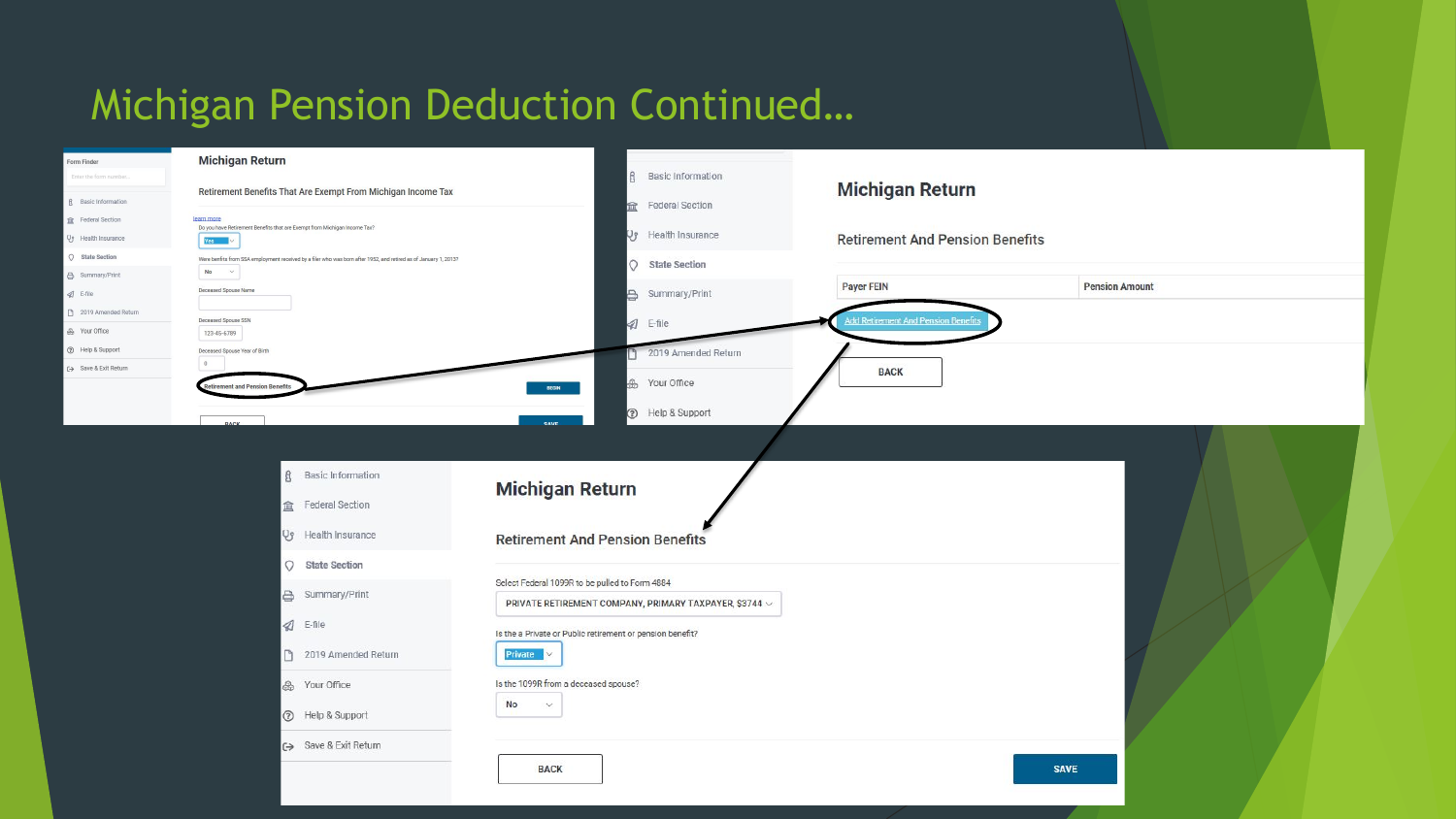#### Entering Credit & Total Household Resources Information

#### On the Michigan Return Page, Select Credits to open the Credits Page

| <b>Basic Information</b>                |                                                                                                                                                                |
|-----------------------------------------|----------------------------------------------------------------------------------------------------------------------------------------------------------------|
| <b>Federal Section</b><br>盒             | <b>Michigan Return</b>                                                                                                                                         |
| Ug<br>Health Insurance                  | <b>Credits</b>                                                                                                                                                 |
| <b>State Section</b><br>Ω               |                                                                                                                                                                |
| Summary/Print<br>8                      | Certain credits such as Earned Income Credit are automatically calculated and carried to your state return. Below are additional credits available             |
| $\oslash$ E-file                        | through the state that can either lower your total tax due or increase your refund amount. Enter the information requested for all those that apply to<br>you. |
| 2019 Amended Return                     |                                                                                                                                                                |
| Your Office<br>கி                       | Homestead Property Tax and Home Heating Credit (MI-1040CR, MI-1040CR2 and MI-1040CR7)<br><b>BFGIN</b>                                                          |
| Help & Support<br>(2)                   | <b>Credit for Taxes Paid to Another State</b><br><b>BEGIN</b>                                                                                                  |
| Save & Exit Return<br>$\leftrightarrow$ | <b>Farmland Preservation Tax Credit Claim MI-1040CR5</b>                                                                                                       |

**BACK** 

#### **Michigan Return**

Homestead Property Tax And Home Heating Credit MI-1040CR, MI-1040CR-2, And MI-1040CR-7

#### learn more

You CANNOT claim both the MI-1040CR and the MI-1040CR-2. ONLY complete ONE of the two credit forms to ensure accurate calculation of the eligible credit.

| Homestead Property Tax Credit Claim (MI-1040CR)                                 | <b>BEGIN</b> |
|---------------------------------------------------------------------------------|--------------|
| Homestead Property Tax Credit Claim for Veterans and Blind People (MI-1040CR-2) | <b>BEGIN</b> |
| Home Heating Credit (MI-1040CR-7)                                               | <b>BEGIN</b> |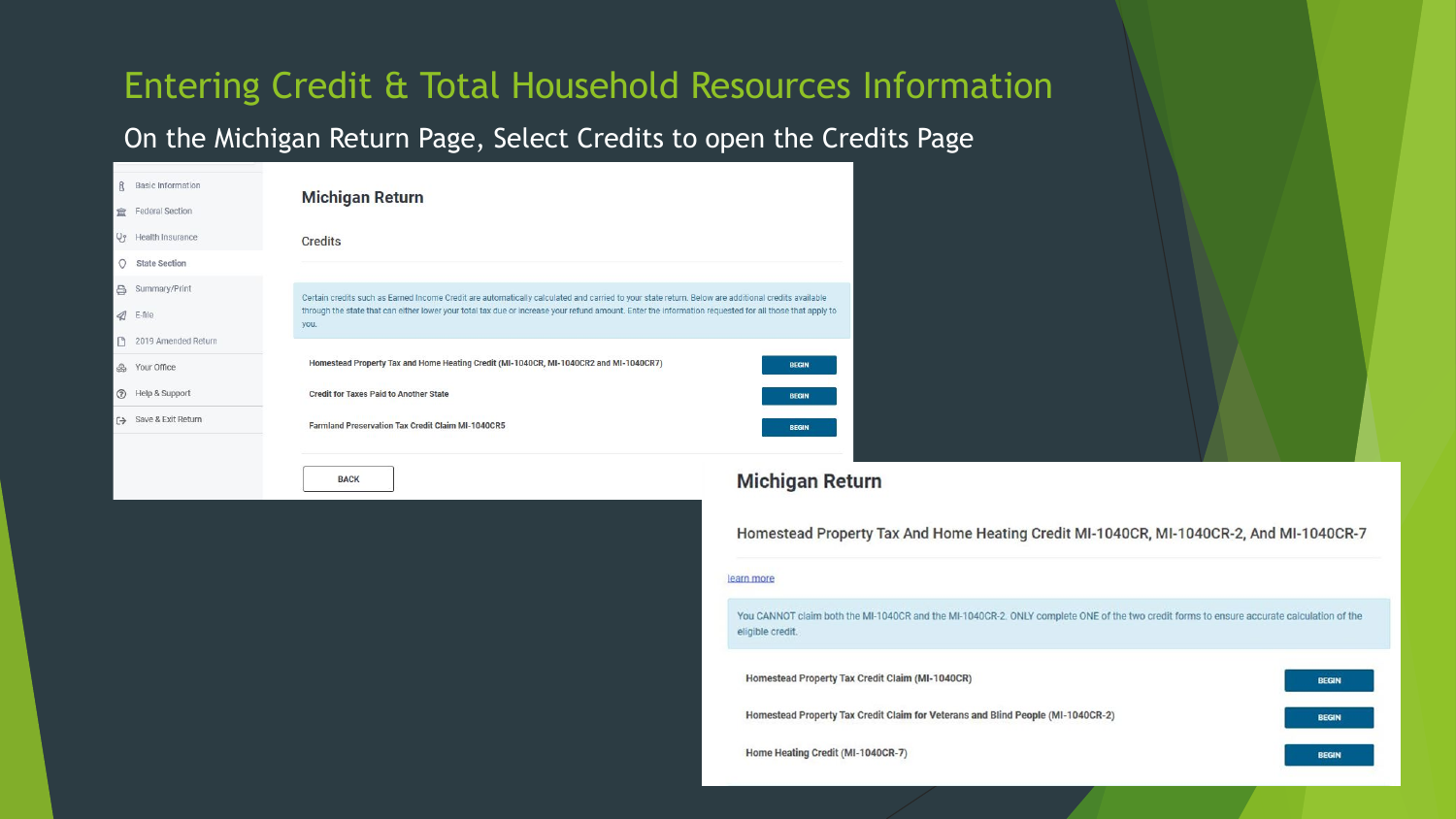#### Entering Total Household Resources

On the Credit page select Homestead Property Tax and Home Heating Credit, then Homestead Property Tax Credit Claim. Homestead Property Tax Credit Claim.

Do not reenter any amounts already entered in the federal section.

Scroll to the bottom of the page to enter Medical or HMO premiums paid by the taxpayer.

| We will carry over income from your Federal return to determine the household income for these credits. Report any of the nontaxable income below th |  |
|------------------------------------------------------------------------------------------------------------------------------------------------------|--|
| Other taxable income not reported on Form 1040                                                                                                       |  |
| ŝ                                                                                                                                                    |  |
| Description of other texable income                                                                                                                  |  |
|                                                                                                                                                      |  |
| Enter the amount of Child Support you received during 2019                                                                                           |  |
| ŝ                                                                                                                                                    |  |
| Enter any Workers compensation, veterans disability compensation and pension benefits that you received and are not included in your Federal Income  |  |
| ŝ                                                                                                                                                    |  |
| Enter the amount of FIP and other MDHHS benefits you received. DO NOT INCLUDE food Assistance Program benefits.                                      |  |
| \$168                                                                                                                                                |  |
| Enter any additional Social Security Benefits and Supplemental Security Income (SSI) that you did NOT report on your federal tax return              |  |
| \$9000                                                                                                                                               |  |
| Enter the amount of gifts or expenses paid on your behalf                                                                                            |  |
| ŝ                                                                                                                                                    |  |
| Enter any other nontexable income                                                                                                                    |  |
| Ŝ                                                                                                                                                    |  |
| Enter the description of other nontaxable income from above                                                                                          |  |
|                                                                                                                                                      |  |
| Additional Adjustments to income                                                                                                                     |  |
| Ŝ                                                                                                                                                    |  |
| Description of additional adjustments to income                                                                                                      |  |
|                                                                                                                                                      |  |
|                                                                                                                                                      |  |
| Enter the amount of medical insurance or HMO premiums you paid for you and your family to adjust total income used to calculate the above credits    |  |
| Enter the Medical Insurance or HMO premiums you paid for you or your family                                                                          |  |
| \$120                                                                                                                                                |  |
|                                                                                                                                                      |  |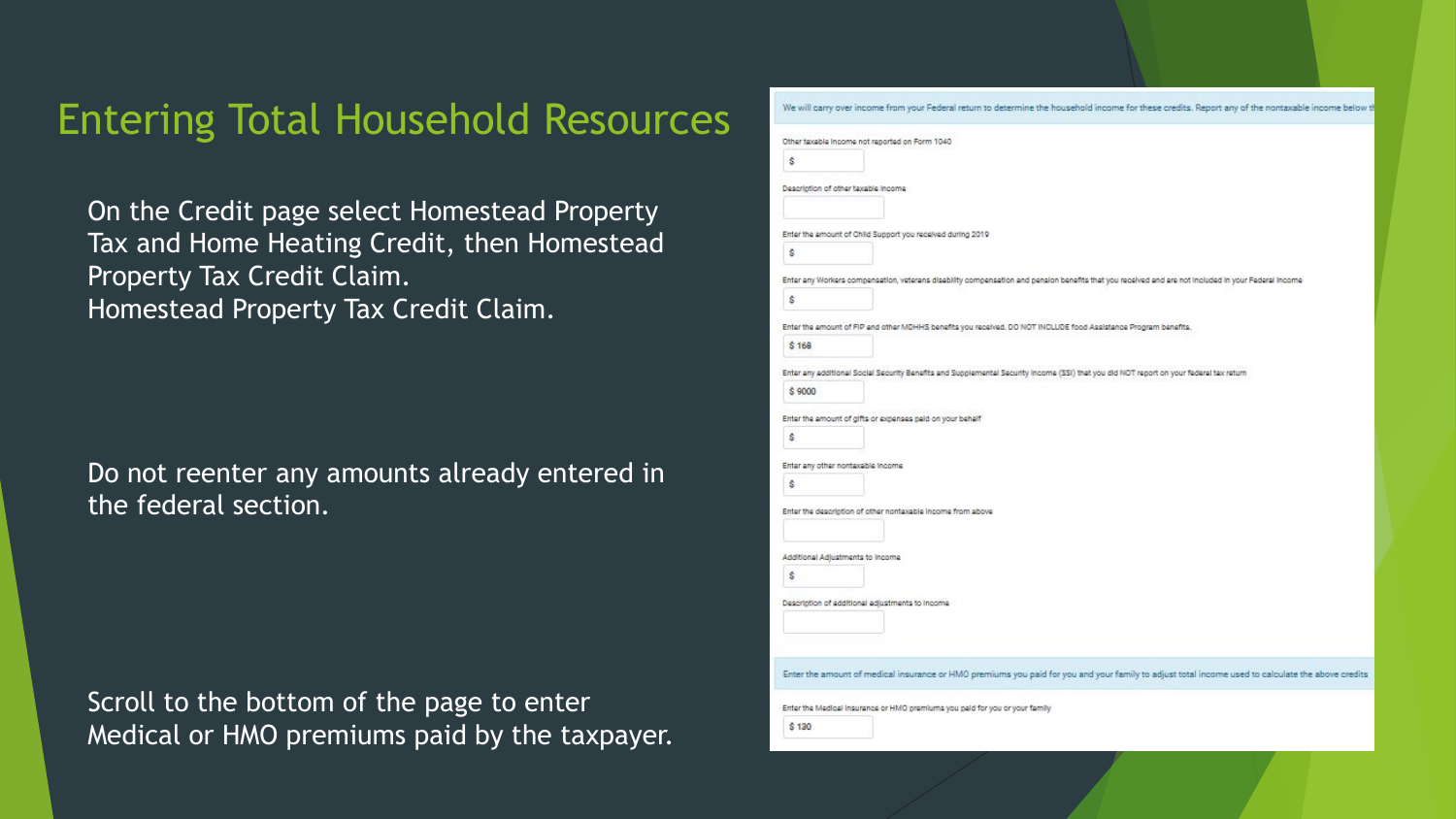#### Michigan Property Tax Credit (MI-CR) Entries for Homeowners

Start by selecting Yes, under Are you eligible for the Homestead Property Tax Credit. Hint…if a credit does not calculate and it is likely one should have, make sure to double-check this selection.

After Selecting Part I, enter Property Tax information, including if home was bought or sold during the year.

| Homestead Property Tax Credit Claim MI-1040CR                                                                                                                                                                                | <b>Michigan Return</b>                                                                                                                                                                                                                                                                                                                                        |  |  |
|------------------------------------------------------------------------------------------------------------------------------------------------------------------------------------------------------------------------------|---------------------------------------------------------------------------------------------------------------------------------------------------------------------------------------------------------------------------------------------------------------------------------------------------------------------------------------------------------------|--|--|
| earn more                                                                                                                                                                                                                    |                                                                                                                                                                                                                                                                                                                                                               |  |  |
| We have carried your Personal Information to Form MI-1040CR. Complete the questions below to finalize the personal information section of the<br>form and corresponding Parts 1, 2, 3 below.                                 | Part 1: Complete If You Are A Homeowner                                                                                                                                                                                                                                                                                                                       |  |  |
| Are you eligible for the Homestead Property Tax Credit?<br>--Select-- V<br>Select whether you are a Homeowner or Renter<br>--Select-- v<br>Are you an unremarried spouse of person who was 65 or older at the time of death? | Enter the 2019 Taxable Value of your Homestead from your 2019 property tax statement or assessment notice.<br>\$78000<br>Enter the Property Taxes Levied on your homestead (DO NOT enter an amount here if you bought or sold your home in 2019 or paid service fees or were a nursing h<br>occupant and complete the following information)<br><b>\$2250</b> |  |  |
| No<br>$\mathcal{L}$                                                                                                                                                                                                          | If you sold your home during 2019 complete the following information                                                                                                                                                                                                                                                                                          |  |  |
| Does the taxable value of your homestead include unoccupied farmland classified as agricultural by your assessor?<br>No<br>$\checkmark$                                                                                      | Enter the number of days you occupied the Home Sold<br>$\Omega$                                                                                                                                                                                                                                                                                               |  |  |
| Part 1: Complete if you are a Homeowner<br><b>BEGIN</b>                                                                                                                                                                      | Enter the Property Taxes Levied on the Home Sold                                                                                                                                                                                                                                                                                                              |  |  |
| Part 2: Complete if you are a Renter<br><b>BEGIN</b>                                                                                                                                                                         |                                                                                                                                                                                                                                                                                                                                                               |  |  |
| Part 3: Complete if you are an Occupant of a Housing Facility<br><b>BEGIN</b>                                                                                                                                                | If Taxpayer is MFJ and lived with there spouse during                                                                                                                                                                                                                                                                                                         |  |  |
| Worksheet 2105 for Separated or Divorced Taxpayers<br><b>BEGIN</b>                                                                                                                                                           | the tax year, Spouses income must be entered here.                                                                                                                                                                                                                                                                                                            |  |  |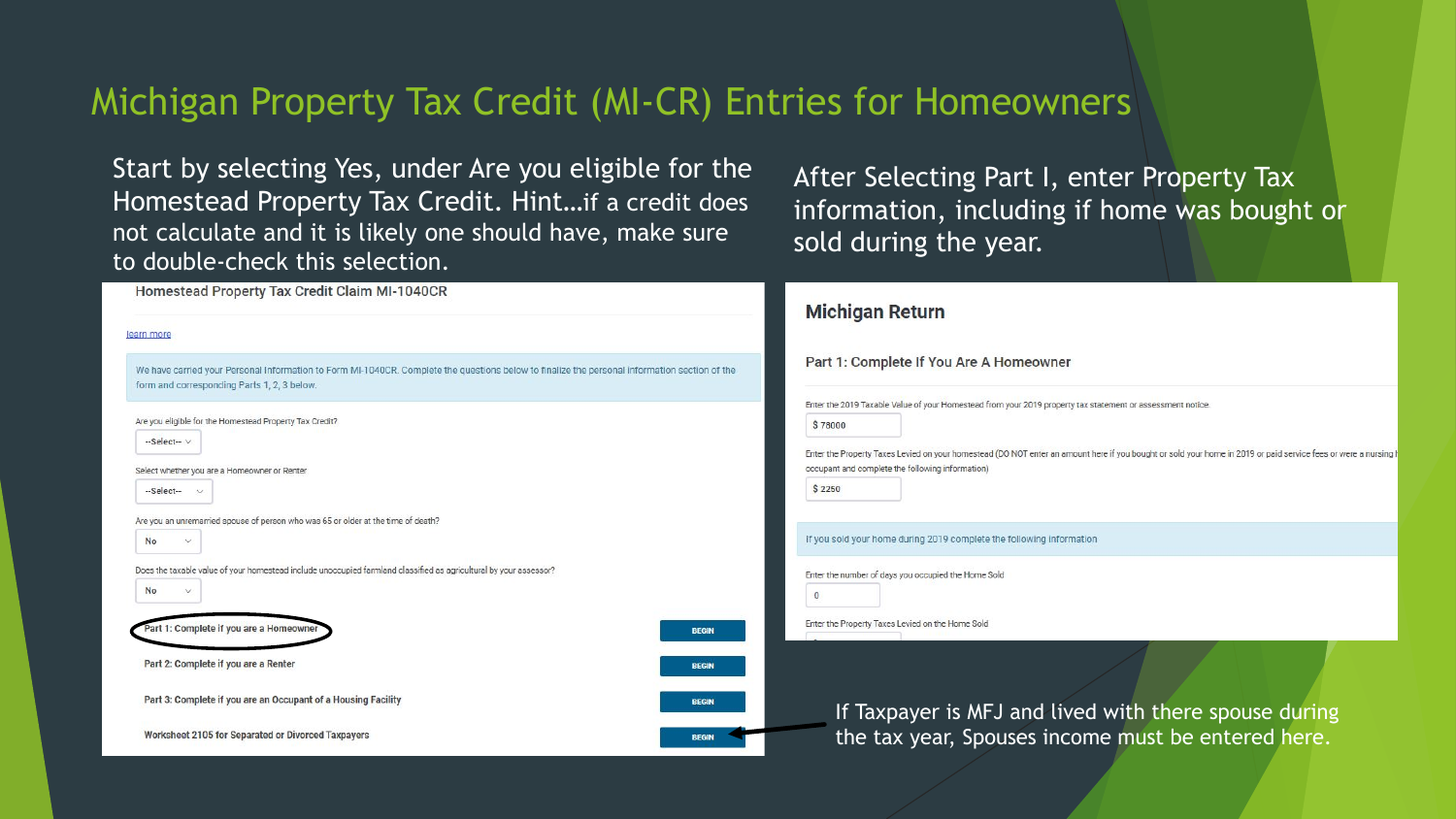

# Michigan Property Tax Credit Entries for Renters

On the Credit page select Homestead Property Tax and Home Heating Credit, then Homestead Property Tax Credit Claim, then Part 2.

> If lived at same address and rent changed during the year, scroll to bottom of Renter Information page to enter

additional information.

If your rent amount changed during the year for the homestead listed above, enter the

| New Monthly Rent |                                           |                                                                         |  |
|------------------|-------------------------------------------|-------------------------------------------------------------------------|--|
| ŝ                |                                           |                                                                         |  |
|                  | Number of Months Rented at new amount.    |                                                                         |  |
| 0                |                                           |                                                                         |  |
|                  | Did you pay lot rent on your mobile home? |                                                                         |  |
| No               |                                           |                                                                         |  |
|                  |                                           | If you paid lot rant on your mobile home, was it included in your rant? |  |
| No               |                                           |                                                                         |  |